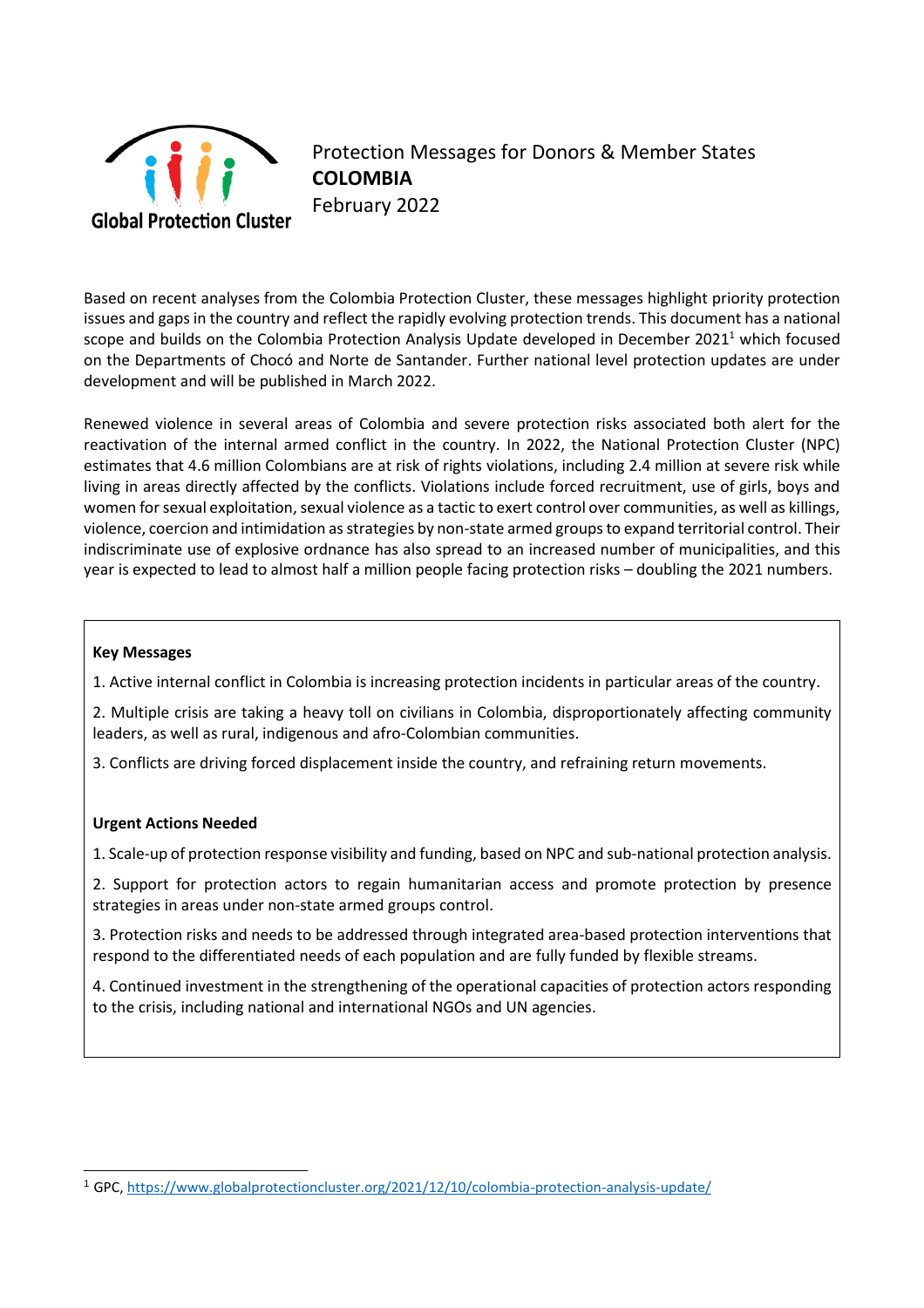## **Key Issues & Urgent Protection Needs**

**1. Scale-up the protection response for the most affected populations in Colombia. With the rise of human rights violations and breaches of international humanitarian law, it is urgent that the protection response in Colombia is prioritized by the international community, and resources increased.**

Since 2018, the humanitarian situation in Colombia has worsened due to the impact of multiple overlapping crises: (I) new dynamics of violence within the internal armed conflict, (II) disasters exacerbated by climate change and environmental degradation, (III) the repercussions of the Venezuelan migration crisis and other mixed migration flows, and (IV) humanitarian needs after the COVID-19 pandemic.

- The signing of the Peace Agreement in 2016 between the Government of Colombia (GoC) and the FARC-EP hoped to put an end to the ongoing war, but today, the internal armed conflict is far from over in the country. ICRC recognizes that there are currently **five ongoing non-international armed conflicts** taking place in Colombia, considered as such given territorial control, intensity of the conflict and level of organization of the armed groups.<sup>2</sup> The former FARC-EP represented a well-organized non-state armed group that controlled vast areas of the country. However, their withdrawal, combined with the lack of an effective introduction of GoC Civil Authorities, has led to the reorganization and articulation of a multiplicity of armed groups – namely the ELN, EPL, AGC and the FARC dissidents. The power vacuum triggered in-fighting among these various factions who fought to consolidate and/or expand their areas of control. The internal armed conflict continues to have a devastating impact on the lives of civilians, particularly in rural areas along the Pacific Coast and along the border with Venezuela.
- The multiplication of internal conflicts has resulted in increased violence against former combatants, community leaders, human rights defenders, as well as indigenous, afro-Colombian and rural communities. Among these groups, girls, boys, women, LGBTQ population, and persons with disabilities have been disproportionately affected by the conflict. As of November 2021, the number of attacks against the civilian population increased by 31% compared to the same period in 2020.<sup>3</sup> The National Protection Cluster (NPC) estimates that **4.6 million Colombians are currently at risk of facing violations of human rights** as a direct consequence of internal armed conflicts. Among these, **at least 2.4 million Colombians are at severe risk of facing human rights and IHL violations in 2022,**  as they live in municipalities most affected by armed conflicts and/or in territories under control of armed groups. Violations include forced recruitment, use and utilization of girls, boys and women as informants and in sexual exploitation networks, sexual violence as a deliberate tactic to exert control over communities, as well as killings, violence, coercion and intimidation as part of the strategies exercised by non-state armed groups to strengthen and expand their territorial control.
- In 2021, at least 57,787 people were confined<sup>4</sup> by non-state armed groups actions, including clashes, threats and the use of explosive ordnances to protect their illicit economies. The curtail of freedom of movement disproportionately affected rural, indigenous, and afro-Colombian communities. Through this tactic of **confinements and obstacles to the freedom of movement** imposed by armed groups, civilian populations experience severe limitations and impediments to their access to livelihoods, health, education, and food.

<sup>2</sup> ICRC, <https://www.icrc.org/es/document/cinco-conflictos-armados-en-colombia-que-esta-pasando> <sup>3</sup> OCHA Colombia, Humanitarian Impact & Trends, November 2021

[https://www.humanitarianresponse.info/sites/www.humanitarianresponse.info/files/documents/files/20211228\\_infog](https://www.humanitarianresponse.info/sites/www.humanitarianresponse.info/files/documents/files/20211228_infografia_impacto_tendencia_humanitaria_nov_2021_vf_0.pdf) [rafia\\_impacto\\_tendencia\\_humanitaria\\_nov\\_2021\\_vf\\_0.pdf](https://www.humanitarianresponse.info/sites/www.humanitarianresponse.info/files/documents/files/20211228_infografia_impacto_tendencia_humanitaria_nov_2021_vf_0.pdf)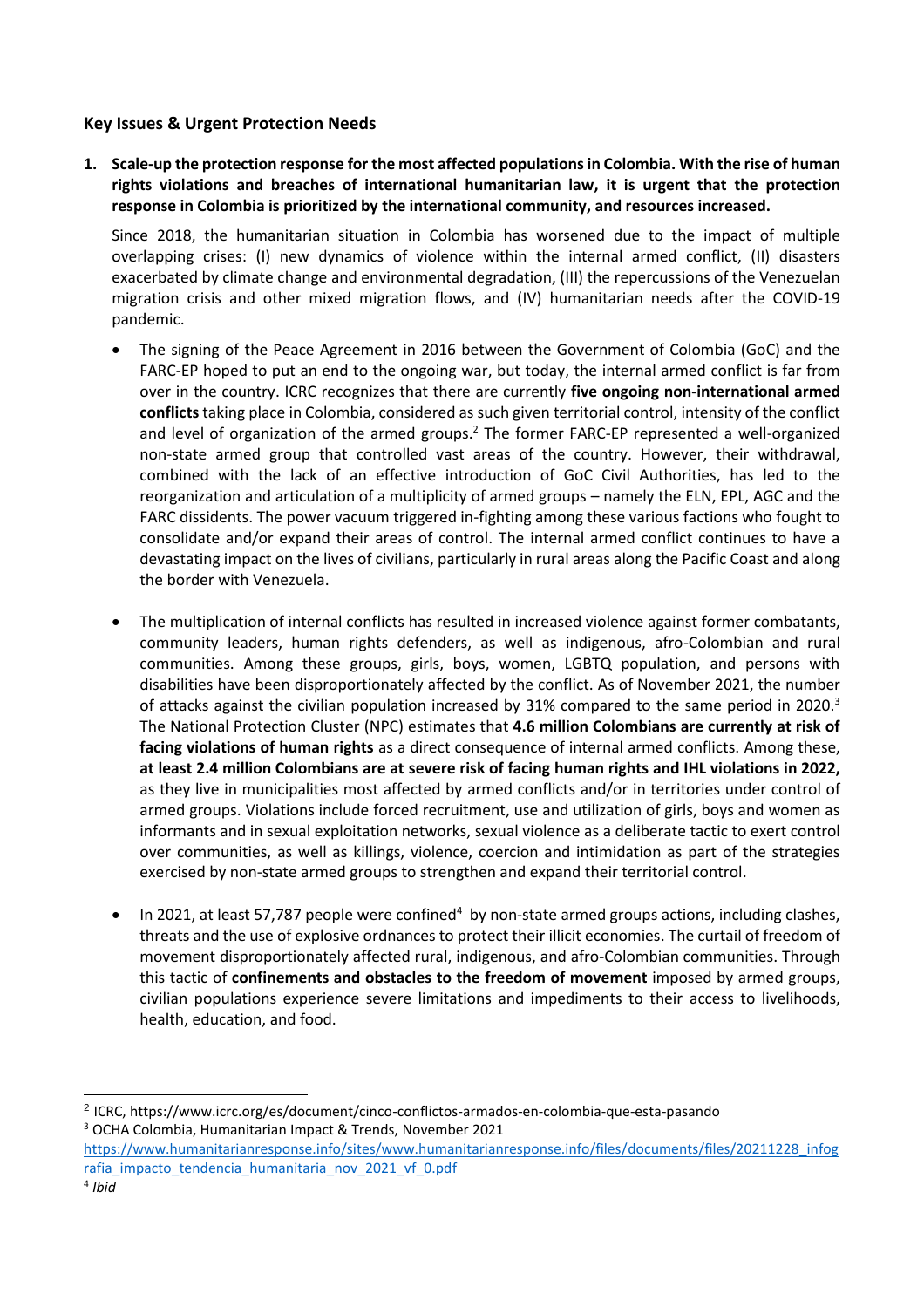- In 2021, a total of 541,749 persons have been affected by the **impact of disasters**<sup>5</sup> both of natural and anthropic origin – increasingly exacerbated by severe effects of climate change as well as by environmental degradation caused by illicit economies fueling the conflict.
- As of November 2021, the number of people affected by **forced displacements** in Colombia has increased by 196% compared to 2020 $^{\rm 6}$ . By this same date, only 26% of this newly displaced population have returned to their areas of origin, as security conditions have not yet been guaranteed.<sup>7</sup> Furthermore, Colombia currently hosts 1.84 of the 6 million Venezuelan migrants and refugees who left their country since 2018<sup>8</sup>, making Colombia the second largest host country in the world. The number of Venezuelan migrants and refugees who are affected by the internal armed conflict in Colombia continues to increase, significantly aggravating their vulnerability and humanitarian needs. Concurrently, increasing mixed migration flows across the country have also exposed populations onthe-move to heightened risks within the new dynamics of violence.
- The **impact of the pandemic** has resulted in a deepening of existing humanitarian needs. The reduced presence of state and humanitarian actors during the pandemic created significant voids which organized crime and non-state armed groups took advantage of to expand their territorial reach, particularly throughout rural areas. Across the country, the pandemic has also resulted in an increase of multidimensional poverty, intensifying the needs of populations who were already in vulnerable situations, including women working in informal markets. This was coupled with a reduction of services available to victims of violence, abuse and exploitation, including GBV survivors.

## **2. Support is needed for protection actors to regain humanitarian access and operational presence to assist affected communities in hard-to-reach areas, mitigate risks, respond to rights violations and contribute to seeking solutions.**

In view of the increased protection risks forecasted for 2022, it is critical to regain and promote greater humanitarian access through protection by presence interventions in territories under non-state armed groups control. These actions should be aimed at directly supporting the most affected communities, particularly those living under confinement, to strengthen their local protection networks and capacities in order to mitigate the threats and risks posed by armed groups and the new dynamics of violence.

With 4.6 million Colombians living in the areas most affected by conflict and/or armed group control, it is essential that humanitarian actors work side by side with affected populations through **community-driven programs**, including community self-protection mechanisms and interventions, as well as longer-term protection initiatives that aim to consolidate and support solutions addressing the effects of ongoing rights violations. Strengthening protective environments at the family, school and community levels will be crucial to reduce existing risk levels of violence, abuse, exploitation and the neglect of girls, boys and adolescents in communities living under armed group control. This includes coordinated actions among humanitarian and local stakeholders to provide community-based responses to the protection needs of children and adolescents, with special emphasis on the prevention and response to sexual violence, as well as child recruitment and use by armed groups. Urgent support is needed to continue strengthening comprehensive child protection case management services, including specialized MHPSS interventions.

<sup>5</sup> National Risk Management Unit, UNGRD November 2021

<sup>6</sup> *Ibid*

<sup>7</sup> *Ibid*

<sup>8</sup> GIFMM-R4V, Venezolanos en Colombia, February 2022

[https://www.r4v.info/es/document/r4v-america-latina-y-el-caribe-refugiados-y-migrantes-venezolanos-en-la-region](https://www.r4v.info/es/document/r4v-america-latina-y-el-caribe-refugiados-y-migrantes-venezolanos-en-la-region-febrero-1)[febrero-1](https://www.r4v.info/es/document/r4v-america-latina-y-el-caribe-refugiados-y-migrantes-venezolanos-en-la-region-febrero-1)